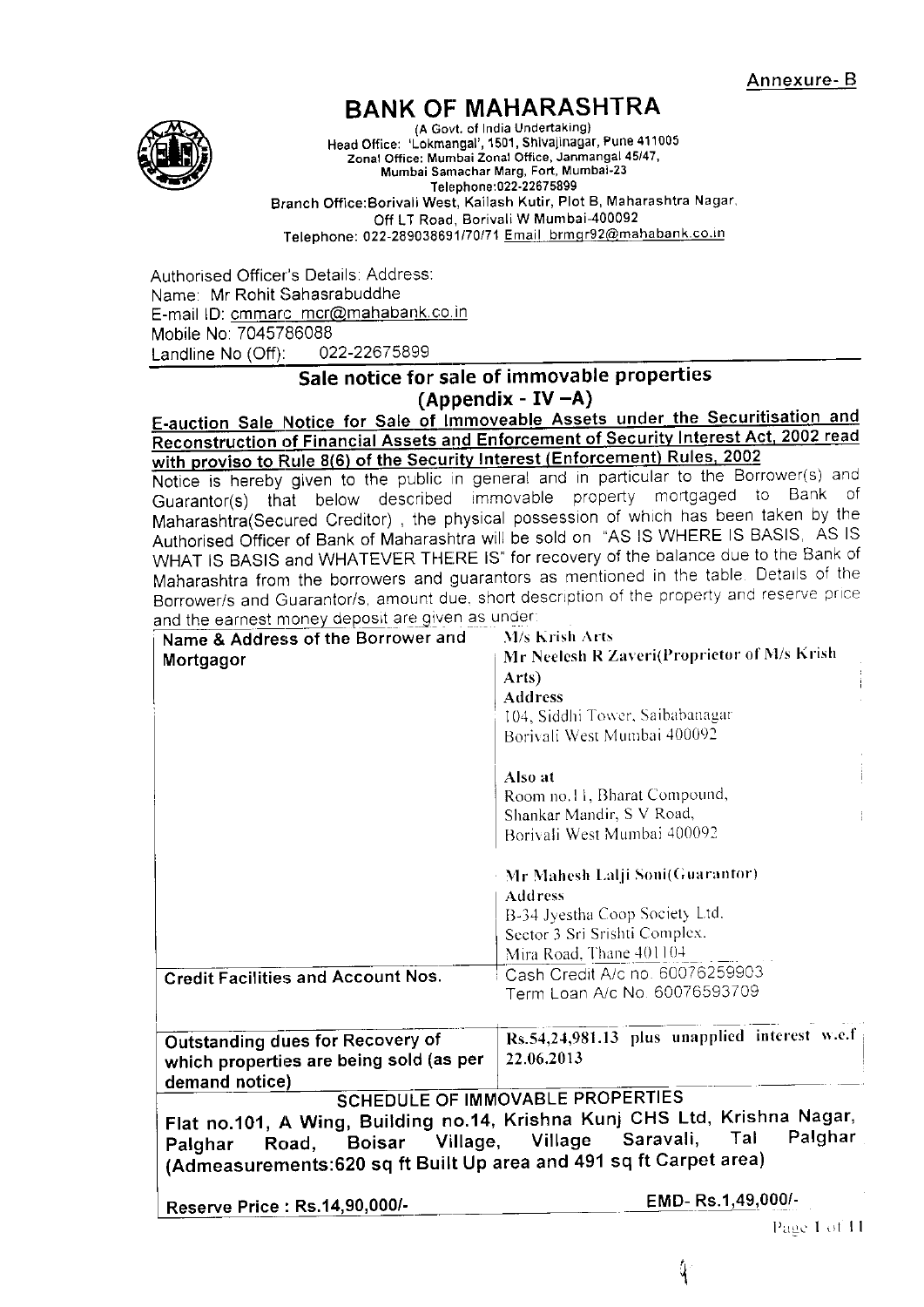| e-Auction Website                                 | http://www.bankeauctions.com                                                                                                                                                                                                                                                                                                              |  |  |  |
|---------------------------------------------------|-------------------------------------------------------------------------------------------------------------------------------------------------------------------------------------------------------------------------------------------------------------------------------------------------------------------------------------------|--|--|--|
| Date & Time of e-Auction                          | 21.02.2019 between 11.30 a.m. to 12:30 p.m.<br>with auto extension for 5 minutes in case bid<br>is placed within last 5 minutes                                                                                                                                                                                                           |  |  |  |
| <b>EMD Remittance Details</b>                     | Deposit through NEFT / RTGS in the Account<br>No. 60126083217 Name of the A/c:<br>AUTHORISED OFFICER, MUMBAI CITY<br>ZONE Name of the Beneficiary: Bank of<br>Maharashtra IFS Code: MAHB0000002 or by<br>way of demand draft drawn in favour of Bank<br>of Maharashtra -- AND on any Nationalized or<br>scheduled Bank. payable at Mumbai |  |  |  |
| <b>Bid Multiplier</b>                             | Rs.50,000/-                                                                                                                                                                                                                                                                                                                               |  |  |  |
| Inspection of properties                          | 11.02.2019 between 11:00 a.m.to<br>05:00<br>p.m. (Please coordinate with Mr<br>S G<br>Kamble, Chief Manager, Borivali West<br>Branch-9421416776 for inspection of the<br>flat).                                                                                                                                                           |  |  |  |
| Submission of offline bid application<br>with EMD | By 18.02.2019 upto 05:00 p.m.                                                                                                                                                                                                                                                                                                             |  |  |  |
| Date of Demand Notice                             | 22.06.2013                                                                                                                                                                                                                                                                                                                                |  |  |  |

- 1. The auction will be conducted ONLINE through the Bank's approved service provider M/s.C1 India Pvt Ltd - at the web https://www.bankeauctions.com Please visit https://www.bankofmaharasntra.in/ for E-Auction Tender Documents containing online e-auction bid form, Declaration, General Terms and conditions of online auction sale. For details in this regard, kindly contact Mr Hareesh Gowda C1 India Pvt Ltd:9594597555 or Mr Jay Singh C1 India Pvt Ltd: 7738866326.
- $2.$ To the best of knowledge and information of the Authorised Offlcers, there are no encumbrances on the properties However, the intending bidders should make their own independent inquiries regarding the encumbrances, title of property put on auction and claims / rights / dues / affecting the property, prior to submitting their bid. The e-Auction advertisement does not constitute and will not be deemed to constitute any commitment or any representation of the bank. The property is being sold with all the existing and future encumbrances whether known or unknown to the bank. The AuthorisedOfficer / Securec Creditor shall not be responsible in any way for any third party claims / rights / dues.
- The intending purchasers / bidders are required to deposit EMD amount either through NEFT / RTGS in the Account No. 60126083217 Name of the A/c AUTHORISED OFFICER MUMBAI CITY ZONE Name of the Beneficiary: Bank of Maharashtra IFS Code: MAHB0000002 or by way of demand draft drawn in favour of "Authorised Officer. Bank of Maharashtra" drawn on any Nationalized or scheduled Bank payable at Mumbai. J.
- 4. Bidders shall hold a valid email lD as all the relevant information from Bank and allotment of ID & Password by M/s C1 India Pvt. Ltd., shall be conveyed through  $e$ mail ONLY.
- 5. The intending bidder should submit the evidence for EMD deposit like UTR number along with Request Letter for participation in the E-auction, and self-attested copies of (i)Proof of ldentification (KYC) viz:. Voter lD Card / Driving License / passport etc (i) Current Address - Proof for communication, (iii)PAN Card of the bidder. (iv)valid e-mail ID. (v)contact number (Mobile / Landline) of the bidder etc. to the Authorised Officer of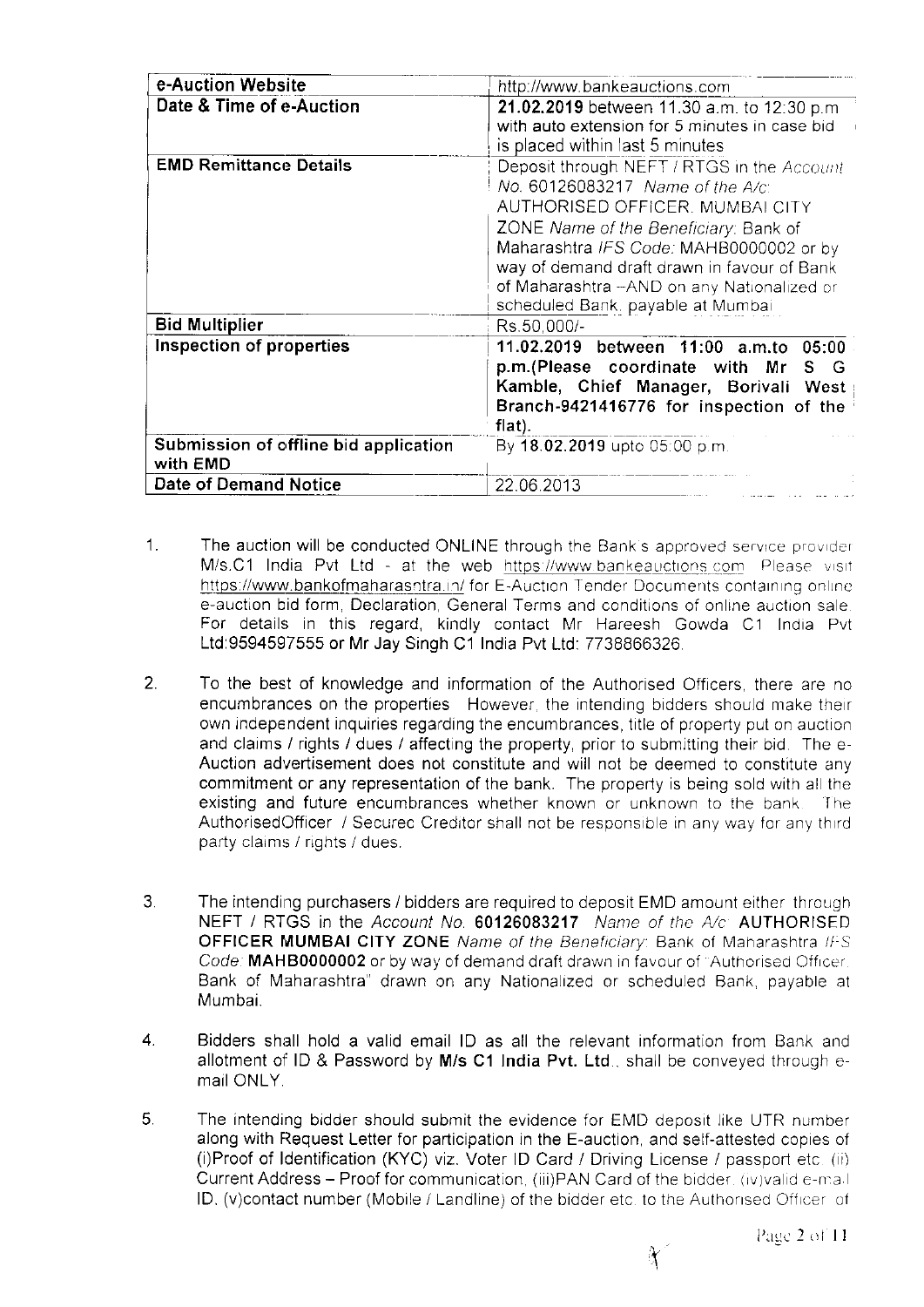Bank of Maharashtra, 2<sup>nd</sup> Floor, Mumbai Zone, 45/47 Janmangal Building Mumbai Samachar Marg, , Fort Mumbai-400 001 by 18.02.2019 upto 05:00 p.m. Scanned copies of the original of these documents are also required to be submitted to e-mail id displayed above.

- Names of the Eligible Bidders, will be identified by the Authorised Officer, Bank of 6. Maharashtra, Mumbai Zone to participate in online -auction on the portal https://www.bankeauctions.com. M/s C1 India Pvt Ltd will provide User ID and Password after due verification of PAN Card of the Eligible Bidders.
- It shall be the responsibility of the interested bidders to inspect and satisfy themselves  $7<sub>1</sub>$ about the property before submission of the bid. The measurement of properties are approximate and mentioned as per available records however bidders are requested to personally verify at site and also from the records of the Revenue Authorities prior to participating in auction.
- The Earnest Money Deposit (EMD) of the successful bidder shall be retained towards 8. part sale consideration and the EMD of unsuccessful bidders shall be refunded. The Earnest Money Deposit shall not bear any interest. The successful bidder, on acceptance of bid price by the Authorised Officer, shall immediately i.e. on the same day or not later than next working day, as the case may be, pay a deposit of Twenty Five percent of the amount of the sale price which is inclusive of earnest money deposited, if any, to the authorized officer and in default of such deposit, the property shall be sold again. The balance of the sale price shall be deposited by the successful bidder on or before15th day of auction. Default in deposit of any amount by the successful bidder would entail forfeiture of the whole money already deposited and property shall be put to re-auction and the defaulting bidder shall have no claim / right in respect of property / amount.
- It shall be the responsibility of the successful bidder to remit the TDS  $@$  1% as  $9<sub>1</sub>$ applicable u/s 194 1-A if the aggregate of the sums credited or paid for such consideration is Rs. 50 lakhs or more. TDS should be filed online by filling form 26QB & TDS certificate to be issued in form 16 B. The purchaser has to produce the proof of having deposited the income tax into the government account.
- $10<sub>1</sub>$ The prospective qualified bidders may avail online training of e-Auction from C-1 India Pvt. Ltd. prior to the date of e-Auction. Neither the Authorised Officer nor Bank of Maharashtra, nor M/s. C1 India Pvt. Ltd. shall be held responsible for any Internet Network problem / Power failure / any other technical lapses / failure etc. In order to ward-off such contingent situation the interested bidders are requested to ensure that they are technically well equipped with adequate power back-up etc. for successfully participating in the e-Auction.
- The purchaser shall bear the applicable stamp duties / additional stamp duty / transfer  $11.$ charges fee etc. and also all the statutory / non-statutory dues, taxes rates assessment charges, fees etc. owing to anybody.
- $12.$ The Authorized Officer / Bank is not bound to accept the highest offer and has the absolute right to accept or reject any or all offer(s) or adjourn / postpone/cancel the eauction or withdraw any property or portion thereof from the auction proceedings at any stage without assigning any reason there for.
- The Sale Certificate will be issued in the name of the purchaser(s) / applicant (s) only  $13.$ and will not be issued in any other name(s).
- $14.$ The sale shall be subject to rules / conditions prescribed under the Securitisation and Reconstruction of Financial Assets and Enforcement of Security Interest Act. 2002

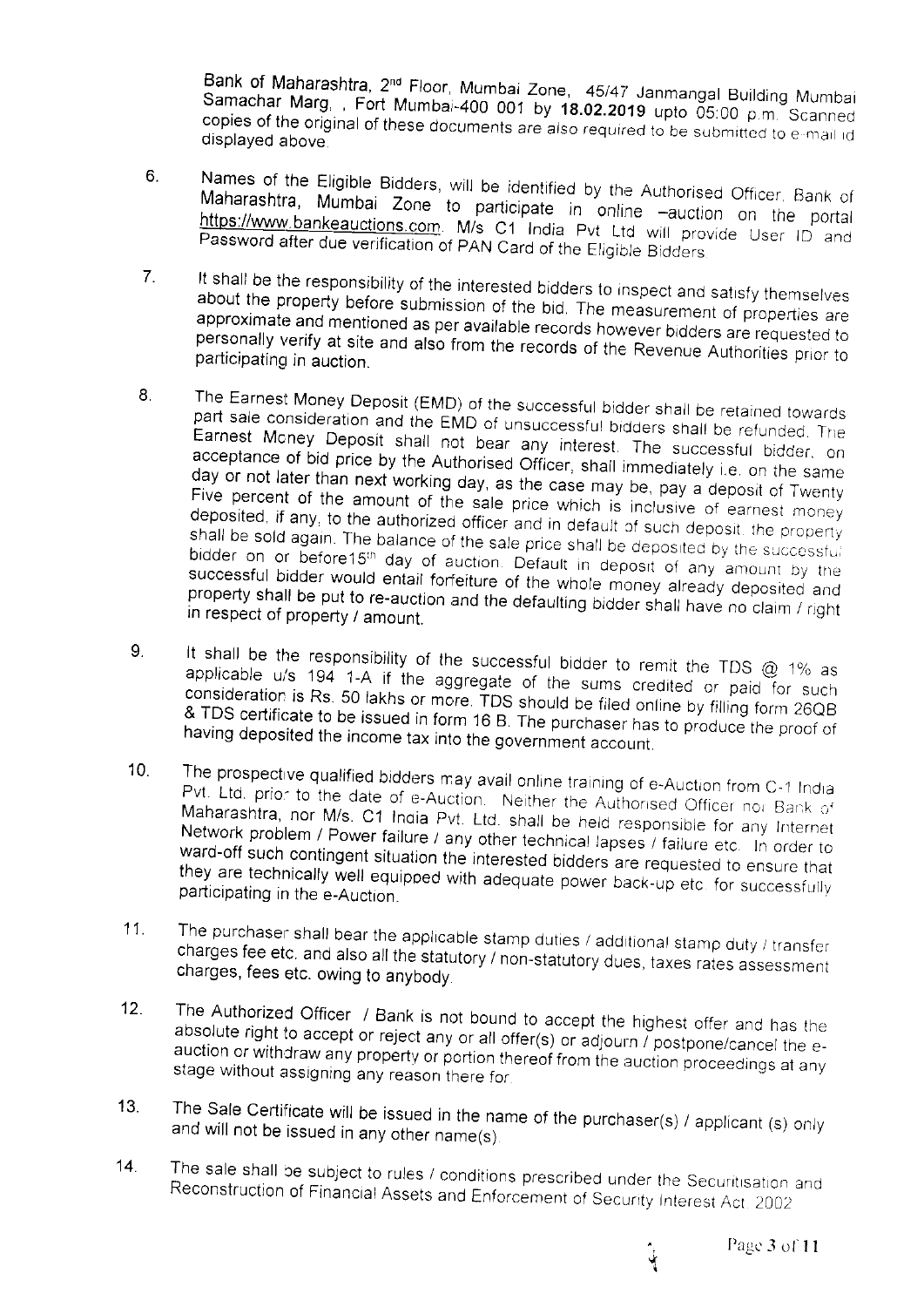- Bid form without EMD or with below EMD amount shall be rejected summarily  $15<sub>1</sub>$
- The Bank is not liable to pay any interest/refund of EMD/sale price in case of any delay  $16.$ in issue of confirmation of sale/Sale Certificate by virtue of any Court Order.
- This notice is also being published in vernacular. The English version shall be final if  $17<sub>1</sub>$ any question of interpretation arises.
- The Borrowers attention is invited to the provisions of sub-section 8 of section 13 of the Act  $18.$ in respect of time available, to redeem the secured asset.

## STATUTORY SALE NOTICE AS PER RULE 9 UNDER SECURITY INTEREST (ENFORCEMENT) (AMENDMENT) RULES, 2002

The borrowers / guarantors are hereby notified to pay the sum as mentioned above along with upto dated interest and ancillary expenses before the date of auction, failing which the property will be auctioned / sold and balance dues if any will be recovered with interest and cost.

 $\frac{1}{2}\left(\frac{1}{\sqrt{2}}\right)^{1/2}\frac{1}{\sqrt{2}}\,.$ 

(Rohit Sahasrabudhe) (Mobile no.7045786088) Chief Manager(ARC) & Authorised Officer Bank of Maharashtral

Place: Mumbai Date:02.02.2019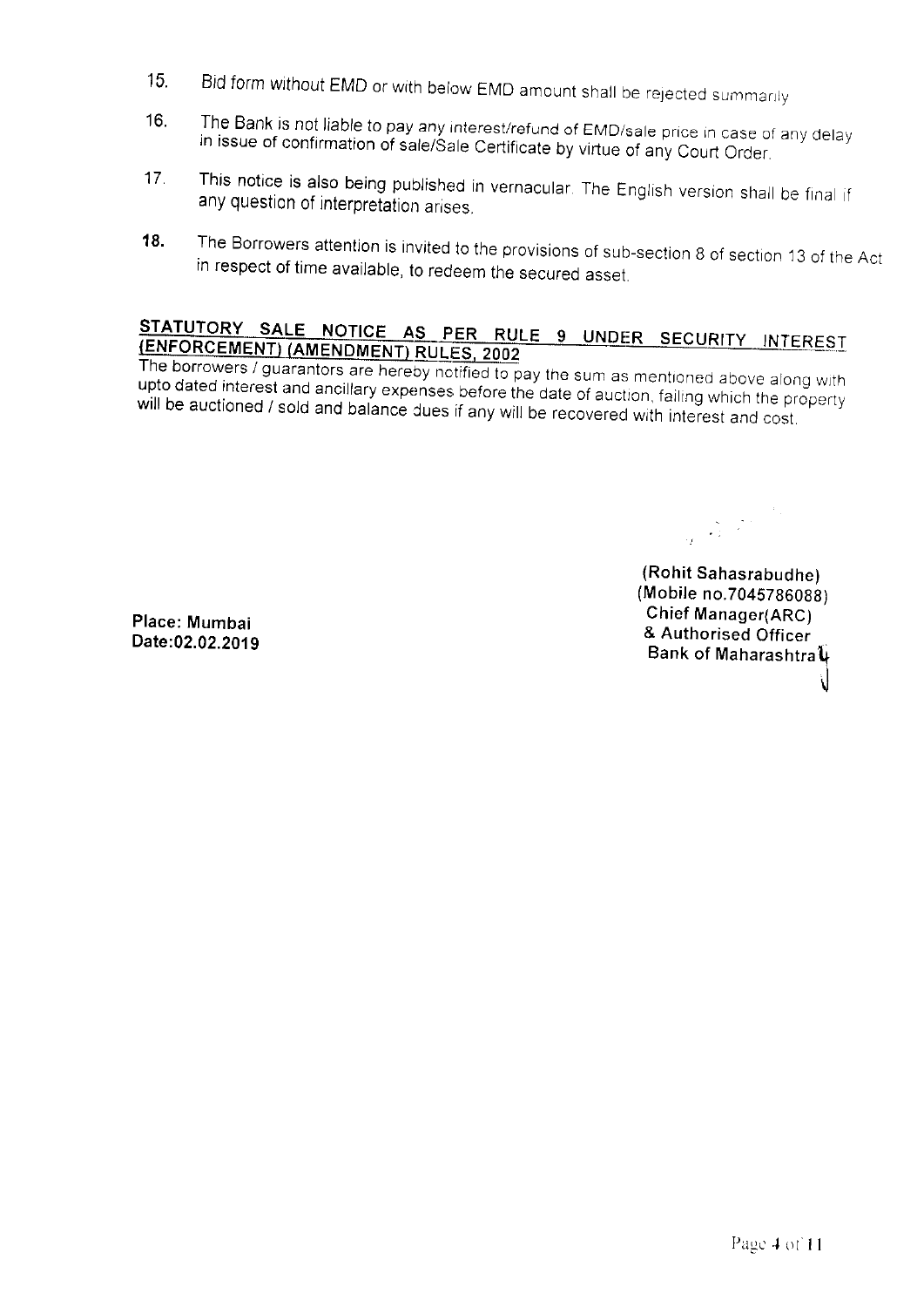## AUCTION SALE PROGRAMME SCHEDULE OF IMMOVABLE PROPERTIES Flat no.101, A Wing, Building no.14, Krishna Kunj CHS Ltd, Krishna Nagar,<br>Palghar Road, Boisar Village, Village Saravali, Tal Palghar (Admeasurements:620 sq ft Built Up area and 491 sq ft Carpet area)

Reserve Price : Rs.14,90,000/-<br>
EMD-Rs.1,49,000/-

EMD Remittance Details: Deposit through NEFT / RTGS in the Account No. 60126083217 Name of the Account: Authorised Officer Mumbai City Zone Name of the Beneficiary :Bank of Maharashtra IFS Code: MAHB0000002, Fort Branch

Bid Multiplier Rs.50,000/-

<sup>f</sup>nspection of Prope'rlies . 'l1.OZ.ZO1| between 11:tlo a.m.to 05:00 p.m.(please coordinate with Mr s G Kambre, chief rvranager, Borivari we:;t Branch-9 +zli'talia rcr inspection of the l'lat).

Last date of submission : By 18.02.2019 upto 05:00 p.m.

Online auction sale . . . 21.02.2019 between 11.30 a.m. to 12:30 p.m with auto extension for 5 minutes in case bid is placed within last 5 minutes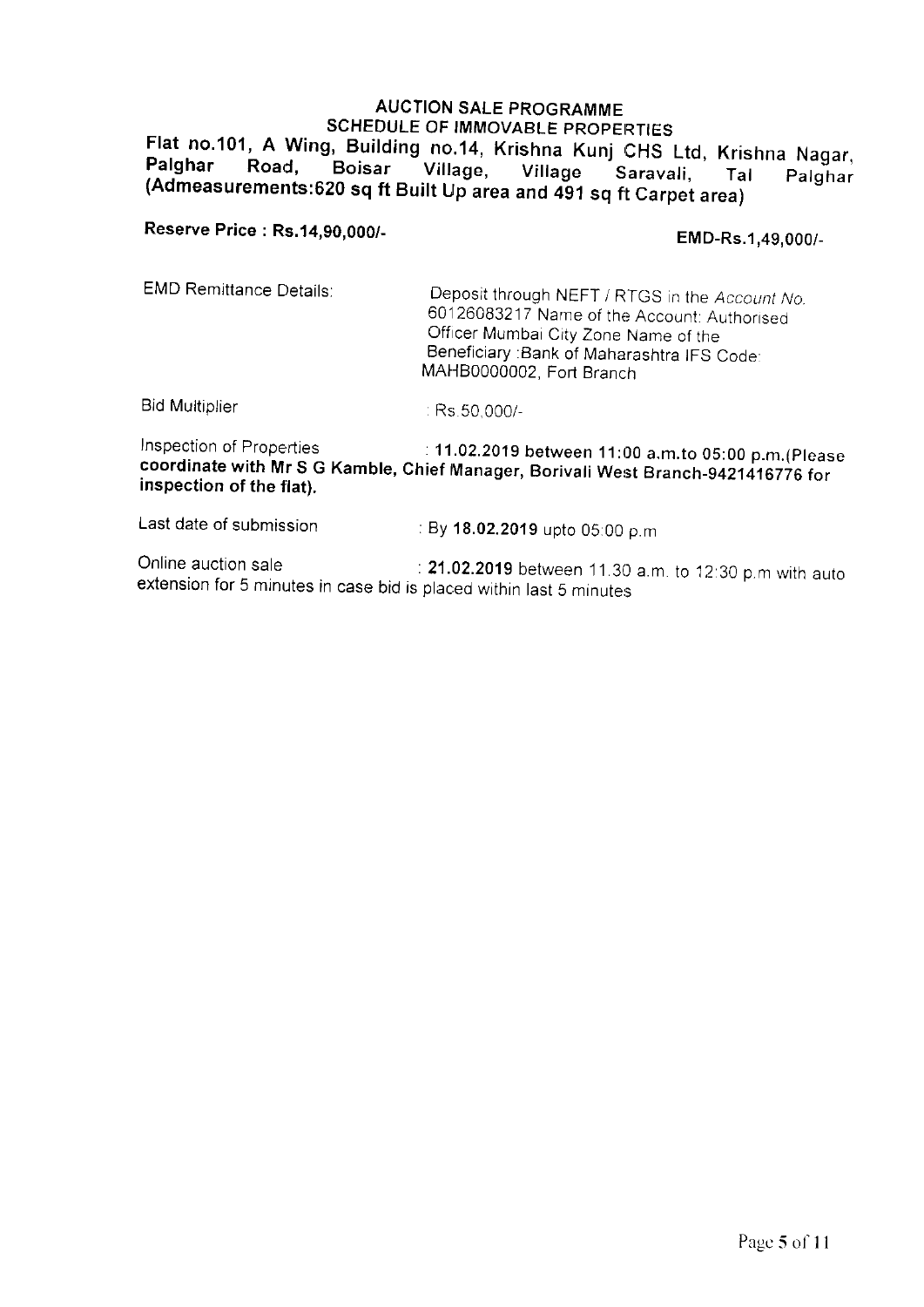

# **BANK OF MAHARASHTRA**

(A Govt. of India Undertaking) Head Office: 'Lokmangal', 1501, Shivajinagar, Pune 411005<br>Zonal Office: Mumbai Zonal Office, Janmangal 45/47,<br>Mumbai Samachar Marg, Fort, Mumbai-23 Telephone: 022-22675899 Branch Office:Borivali West, Kailash Kutir, Plot B, Maharashtra Nagar, Off LT Road, Borivali W Mumbai-400092 Telephone: 022-289038691/70/71 Email brmgr92@mahabank.co.in

## **E-AUCTION BID FORM**

(Read carefully the terms and cond tions of sale before filling -up and submitting the bid)

| Sr.<br>No. | Name of<br>Bidder(s) (in<br>Capital) | Father's $\bar{l}$<br>Husband's<br>Name | Postal Address of<br>Bidder(s) (If Bidder is<br>a company, address of<br>its Regd.Office) | Phone / Cell<br>Number and<br>email ID<br>5 |
|------------|--------------------------------------|-----------------------------------------|-------------------------------------------------------------------------------------------|---------------------------------------------|
|            |                                      |                                         |                                                                                           |                                             |

 $\div$  Yes / No

- 5. Bank Account details to which EMD amount to be returned i) Bank A/c, No. : ii) IFSC Code No. : iii) Branch Name :
- $6.$ Date of submission of bid:
- $7<sub>1</sub>$ PAN Number:
- Property/Assets Item No. in respect : 8. of which the bid is submitted
- $9<sub>1</sub>$ Whether EMD remitted
- $10<sub>1</sub>$ EMD remittance details\* Date of remittance Name of Bank **Branch** Account No. **IFSC Code No** UTR No
- $11.$ Bid Amount quoted

I declare that I have read and understood all the terms and conditions of auction sale and

(Signature of the Bidder) \*mandatory: Bidders are advised to preserve the EMD remittance challan.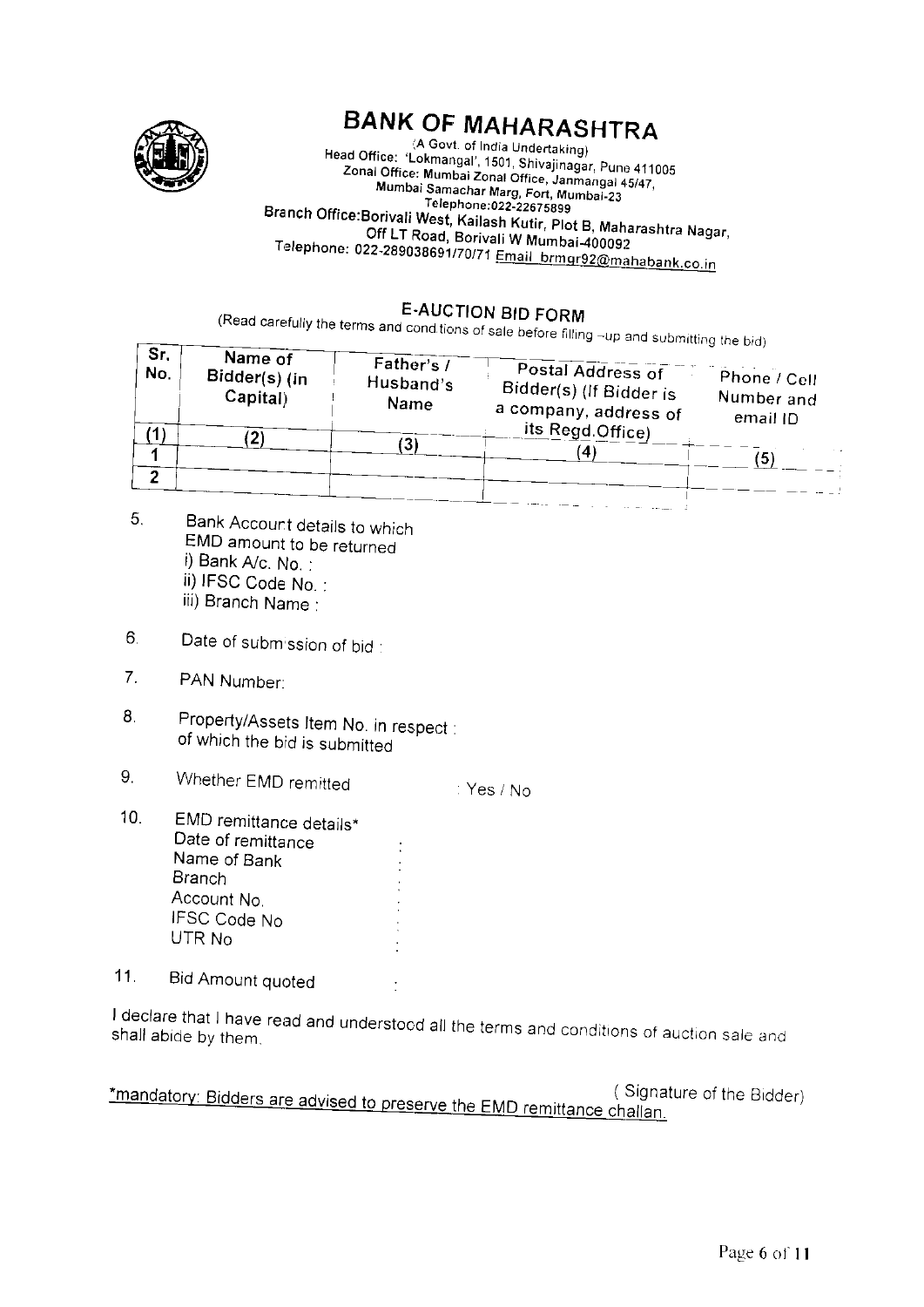#### DECLARATION

Date:

The Authorised Officer. Bank of Maharashtra

(Branch address with Pin code)

- 1. I/We, the Eidder/s aforesaid do hereby state that, I/We have read the entire terms and conditions of the sale and understood them fully. I/We, hereby unconditionally agree to conform with and to be bound by the said terms and conditions and agree to take part in the Online Auction.
- 2. I/We declare that the EMD and other deposit towards purchase-price were made by me/us as against my/our bid and that the particulars remittance given by me/us in the bid form is true and correct
- 3. I/We further declare that the information revealed by me/us in the bid document is true and correct to the best of my/our belief. I/We understand and agree that if any of the statement/ information revealed by me/us is found to be incorrect and/or untrue, the bid submitted by me/us is liable to be cancelled and in such case, the EMD paid by me/us is liable to be forfeited by the Bank and the Bank will be at liberty to annul the offer made to me/us at any point of time.
- 4. I/We also agree that after my/our offer given in my/our b d for purchase of the assets is accepted by the Bank and I/We fail to accept or act upon the terms and conditions of the sale or am/are not able to complete the transaction within the time limit specified for any reason whatsoever and/or fail to fulfill any/all the terms and conditions of the bid and offer letter, the EMD and any other monies paid by me/us along with the bid and thereafter, are liable to be forfeited.
- 5. The decision taken by the Authorised Officer of the Bank in all respects shall be binding on me/us.
- 6. I also undertake to abide by the additional conditions if announced during the auction including the announcement of correcting and/or additions or deletions of terms being offered for sale.

Signature: 

| .        |  |  |  |  |  |  |
|----------|--|--|--|--|--|--|
| Address: |  |  |  |  |  |  |
|          |  |  |  |  |  |  |

Name: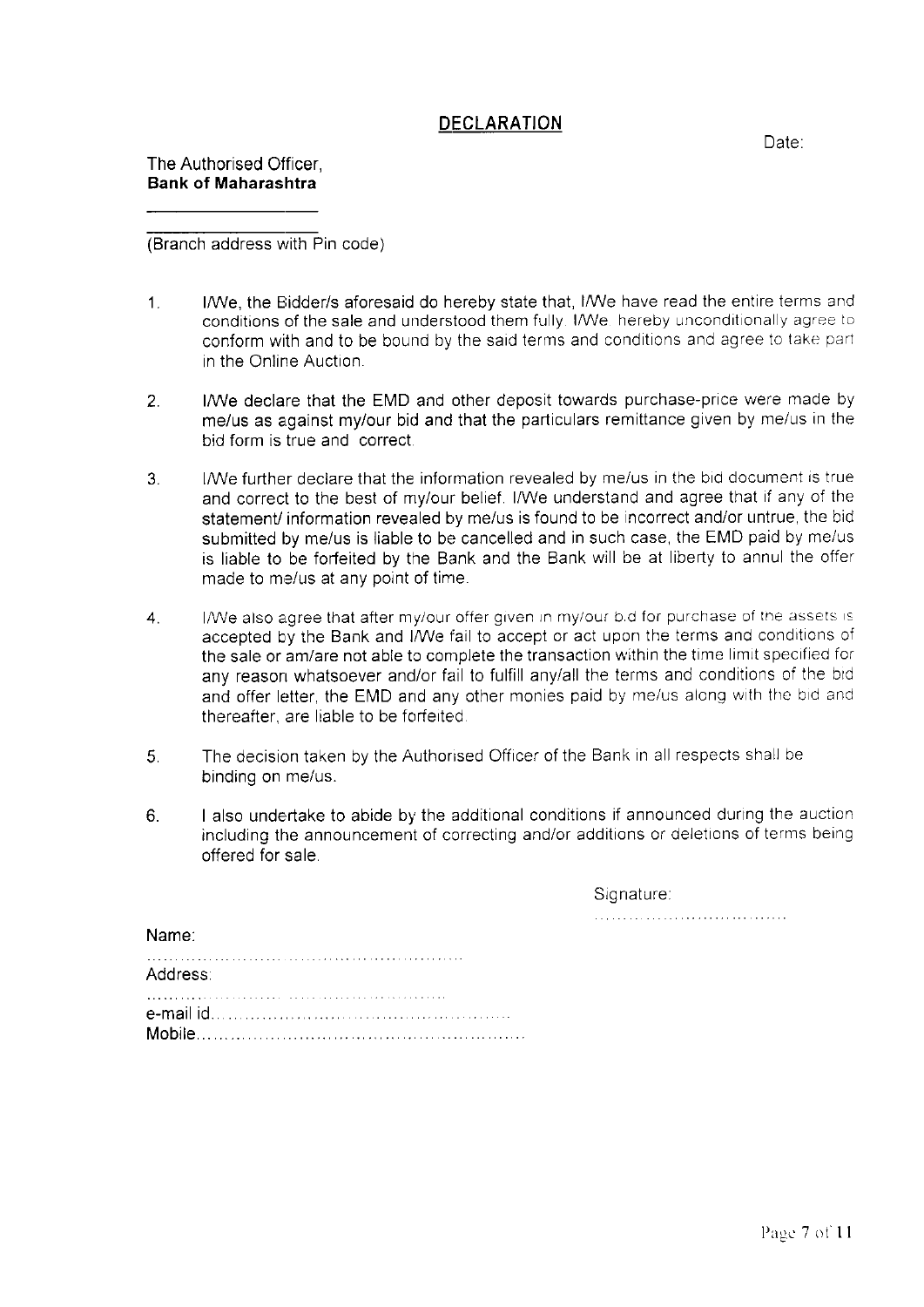

# BANK OF MAHARASHTRA

(A Govt. of India Undertaking) Head Office: 'Lokmanqal', 1501. Shivajinagar, Pune 411005 Zonal Office: Mumbai Zonal Office, Janmangal 45/47, Mumbai Samachar Marg, Fort, Mumbai-23 Telephone:022-22675899 Branch Office:Borivali West, Kailash Kutir, Plot B, Maharashtra Nagar,<br>Off LT Road, Borivali W Mumbai-400092 Telephone: 022-289038691/70/71 Email brmgr92@mahabank.co.in

#### **General Terms and Conditions of Online Auction Sale**

#### 1. Nature and Object of Online Sale:

a. The online e-auction sale is with the object of Free and Fair Sale, Transparency and for achieving best-possible recovery of public money.

b. The sale is governed by the Provisions of the Securitisation and Reconstruction of Financial Assets and Enforcement of Security Interest Act, 2002 and Security Interest (Enforcement) Rules, 2002 and the following specific terms and conditions.<br>
2. Caution to bidders:<br> **a.** Property is sold on as is and where is /on what it is/ no complaint basis.

b. Bidders are advised / cautioned to verify the concerned SRO as well as the Revenue Records/ other Statutory authorities such as Sales Tax/Excise/Income Tax etc. and shall satisfy themselves regarding the nature, description, condition, encumbrance, lien, charge, statutory dues, etc over the property before submitting their bids.

c. Bidders are advised to go through all the terms and conditions of sale given in the tender document and also in the corresponding public sale notice in the dailies before submitting the bid and participating in the online bidding/auction.

d. Statutory dues/liabilities etc., due to the Government/Local Body, if any. shown in the sale notice/tender document shall be borne by the purchaser(s).

3. Inspection of Property/lmmovable Assets:

 $a.$  Property/Assets can be inspected on the date(s) given in the public sale notice / tender document.

b. Bidders shall inspect the property/Assets and satisfy themselves regarding the physical nature, condition, extent, etc of the property/Assets.<br> **c.** Bidders are bound by the principle of caveat emptor (Buyer Beware).

d. Complaints, if any, in the matter of inspection shall immediately be brought to the notice of the Authorised Officer.

#### 4. Inspection of Title Deeds:

a. Bidders may inspect and verify the title deeds and other documents relating to the property available with the Bank.

#### 5. Submission of bid forms:

a. Bids in the prescribed format given in the tender document shall be submitted "offline" in the proforma provided in portal https://www.bankeauctions.com Bids submitted otherwise shall not be eligible for consideration and rejected.

b. Bids shall be submitted online before the last date and time given in the sale

notice/tender document.

c. Bids form shall be du y filled in with all the relevant details.<br>d. Bidders staying abroad/NRIs/PlOs/Bidders holding dual citizenship must submit photo page of his/her valid Indian Passport.

e. Incomplete/unsigned bids without EMD remittance details will be summarily rejected. NRI Bidders must necessarily enclose a copy of Photo page of his/her<br>Passport and route their bid duly endorsed by Indian Mission.

f. Only copy of PAN Card, Passport, Voter's ID, Valid Driving License or Photo Identity Card issued by Govt. and PSU will be accepted as the identity document and should be submitted along with the bid form.

g. Original Identity Document copy of which is submitted along with the bid form must be produced on demand.

6. Earrest Money Deposit (EMD):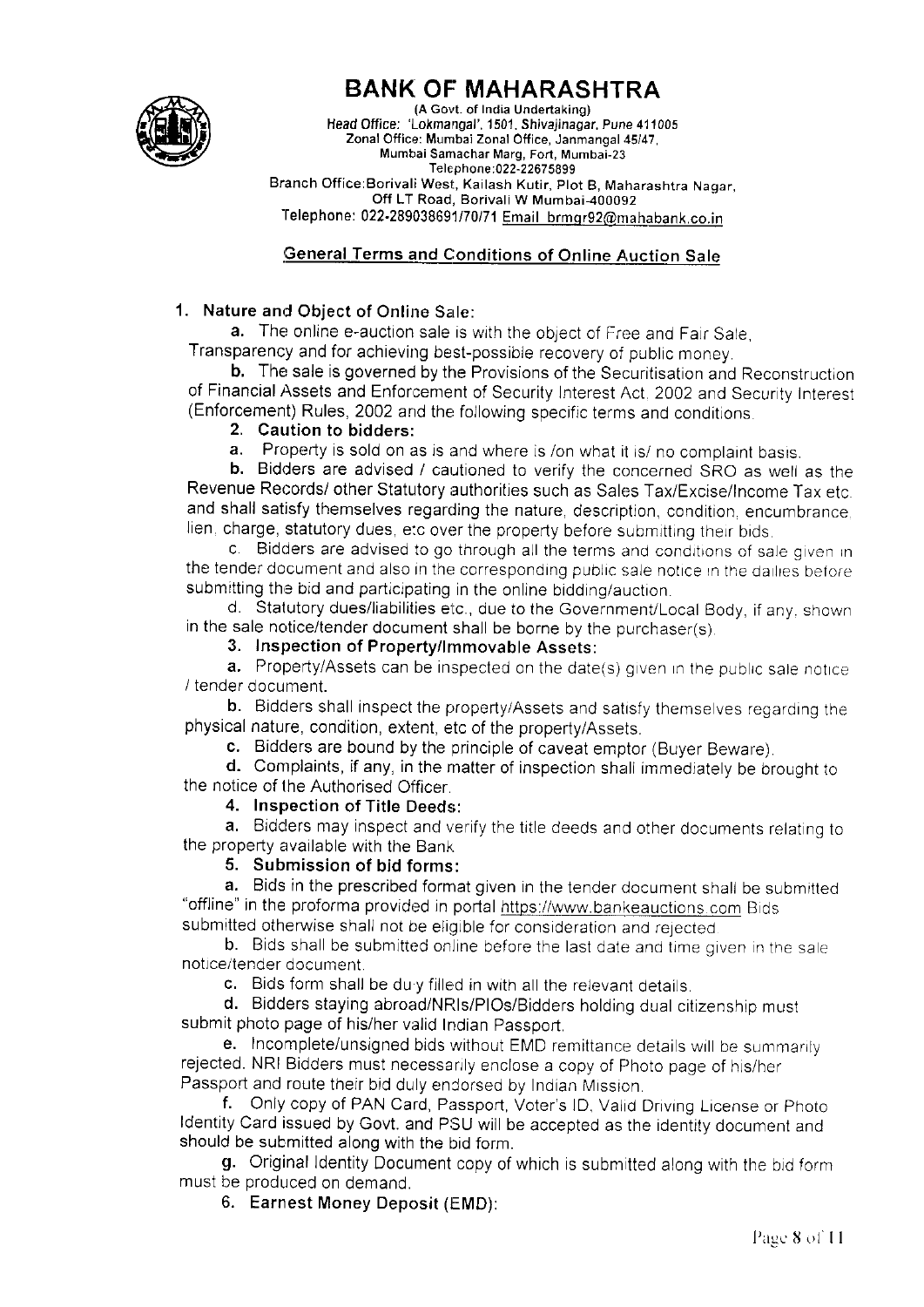a. The bid shall be accompanied by the EMD as specified in the public sale notice/tender document.

b. EMD and other deposits shall be remitted through EFT/NEFT/RTGS Transfer to the bank account as specified in the sale notice/Tender document.

c. Bidders not to disclose remittance details of EMD, UTR Code, etc. to any one and to safequard its secrecy.

and when demanded d. Bidders shall preserve the remittance challan and shall produce the same as when demanded.<br>when demanded.<br>e. Bid form without EMD shall be summarily rejected.

f. All details regarding remittance of EMD shall be entered in the bid form g. EMD, either in part or in full, is liable for forfeiture in case of default

#### 7. Bid Multiplier:

a. The bidders shall increase their bids in multiplies of the amount specified in the public sale notice.

#### 8. Duration of Auction sale:

a. Online auction sale will start automatically on and at the time given in the public sale notice/Tender Document.<br>b. Auction/Bidding time will initially be for a period of one hour and if bidding

be for a perception of continues, the bidding process will get automatically extended five minutes duration of each and kept open till the auction-sale concludes.<br> **c.** If any market-leading bid (bid higher than the highes

received within the last five minutes of closing time, the bidding time will be extended automatically by five minutes and if no bid higher than last quoted highest bid is received<br>within the said extended five minutes, the auction sale will automatically get closed at the expiry of the extended five minute. There will thus be an extension of bidding-time, each of five minutes duration, till auction is concluded.

minutes duration. d. Bidders are advised to enter their bid accordingly keeping in mind the five

e. No complaint on time-factor or paucity of time for bidding will be ententained 9. Online Bidding:

a. Auction/ bidding will be only online bidding through the portal provided by the service provider.

b. In case of sole bidder, the sale may be accepted or deferred and property be brought for resale or otherwise sale will be deferred or cancelled.

c. Bidders are cautioned to be careful while entering their bid amount and to check for alteration, if any, before confirming the same.

sale and in such case, the EMD in full will be forfeited. d. No request/complaint of wrong bidding will be entertained for canceling the<br>sale and in such case, the EMD in full will be forfeited.

auction training and/or for demo/mock auction-sale. **e.** Bidders may, subject to conditions of online service provider, may avail pre-

10. Declaration of successful bidder:<br>a. Highest bidder will be declared the successful bidder and sale will be confirmed in his favour. Intimation to this effect will be given through e-mail by service provider/Bank.

b. All intimations to bidders/auction purchaser will be primarily through e-mail by the service provider/Bank. Date of sending e-mail will be considered as date of intimation. If no intimation reaches, bidders are expected status from the Bank. Non-receipt of intimation should not be an excuse for default/non-<br>payment.

#### 11. Deposit of purchase price:

a. The bidder declared successful, shall pay, immediately on the same day after such declaration, a deposit of 25% (less EMD already paid) on the amount of his

purchase money.<br>b. In case of the auction-sale proceeding and concluding beyond the banking transaction-hours, the deposit of 25% of purchase price (less EMD already paid) shall be remitted before 5.00 p.m. of the next working day.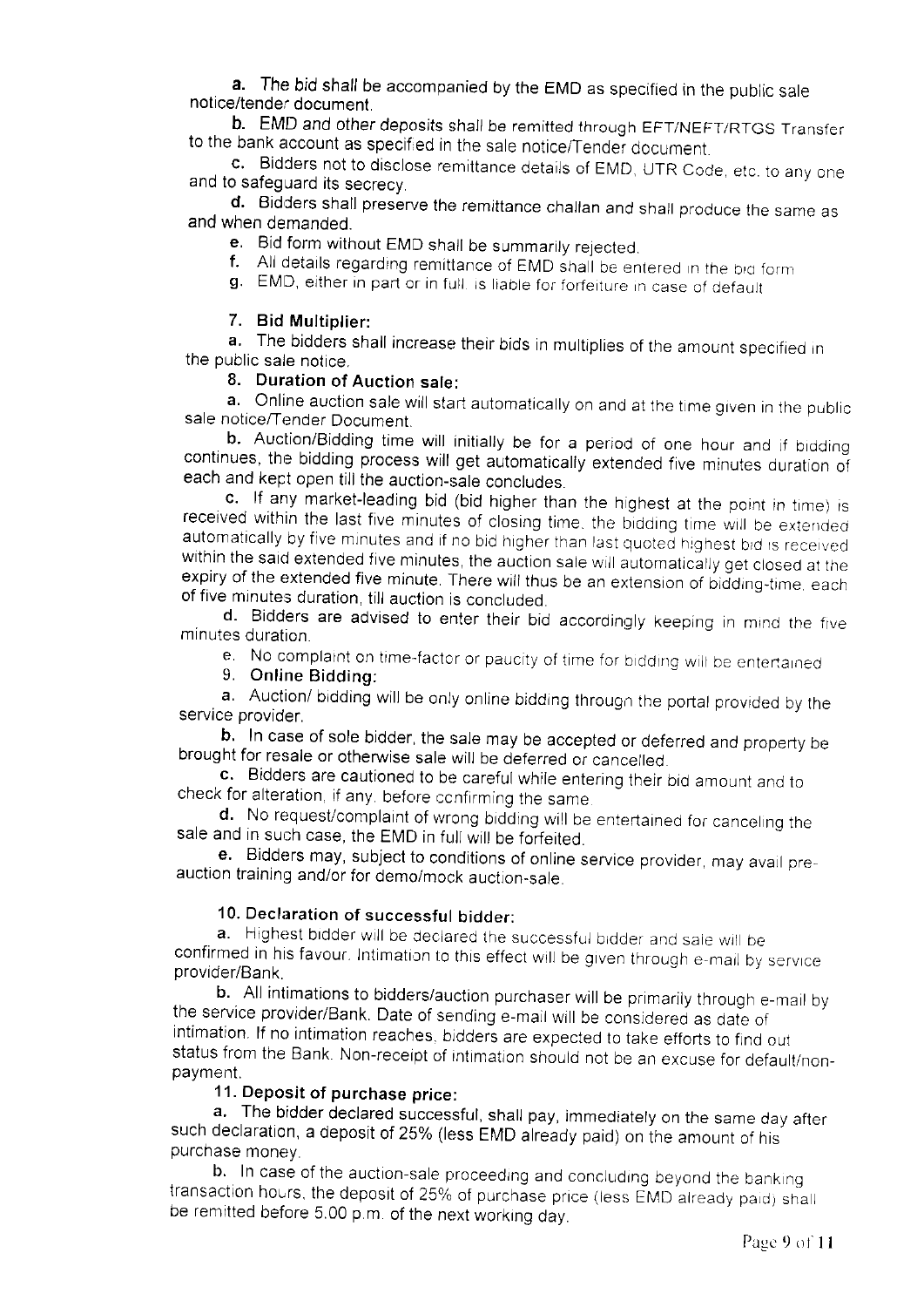c. The balance amount of purchase money shall be paid on or before the fifteenth day from the date of the sale or within such period as may be extended, for the reason to be recorded, by the Authorised Officer. In any case extension to deposit 75% sale price shall not cannot be granted more than Three months

#### 12. Default of Payment:

a. Default of payment of 25% of bid amount (less EMD) on the same day or the next working day as stated in para 11(b) above and 75% of balance bid amount within the stipulated time shall render automatic cancellation of sale without any notice

b. The EMD and any other monies paid by the successful bidder shall be forfeited by the Authorised Officer of the Bank.

# 13. Sale Certificate / Payment of Stamp Duty:

a. On payment of the entire purchase price / bid amount, Sale Certificate will be issued by the Authorised Officer of the Bank only in the name/names of the bidders whose name/names are mentioned in the bid form.

b. No request for inclusion/substitution of names, other than those mentioned in the bid, in the sale certificate will be entertained.

c. Sale Confirmation/Sale Certificate shall be collected in person or through an authorized person.

d. The Stamp Duty, Registration Charges, etc. as per relevant laws for the sale certificate shall be borne by the successful bidder.

e. The Sale Certificate will not be issued pending operation of any stay/ injunction/ restraint order passed by the DRT/DRAT/High Court or any other court against the issue of Sale Certificate.

f. The deposit made by the successful-bidder, pending execution of Sale Certificate, will be kept in non-interest bearing deposit account.

g. No request for return of deposit either in part or full/cancellation of sale will be entertained.

#### 14. Return of EMD:

a. EMD of unsuccessful bidders will be returned through EFT/NEFT/RTGS transfer to the bank account details provided by them in the bid form and intimated via their email id.

b. Unsuccessful bidders shall ensure return of their EMD and if not, immediately to contact the Authorised Officer of the Bank.

#### 15. Stay/Cancellation of Sale:

a. In case of stay of further proceedings by DRT/DRAT/High Court or any other Court, the auction may either be deferred or cancelled and persons participating in the sale shall have no right to claim damages, compensation or cost for such postponement or cancellation.

b. Default in payment of 25% of the purchase price or the balance purchase price within the stipulated/extended time will result in forfeiture and cancellation of sale and Bank will be entitled to re-auction the same.

#### 16. Delivery of Title Deeds:

a. The title deeds and other documents related to the property and deposited with the Bank for creation of Equitable Mortgage shall be delivered to the Successful bidder/Auction Purchaser, on execution of the Sale Certificate

### 17. Delivery of possession:

a. All expenses and incidental charges there to shall be borne by the auction purchaser

#### 18. Other Conditions:

a. The Authorised Officer will be at liberty to amend/ modify/ delete any of the conditions as may be deemed necessary in the light of facts and circumstances of each

b. The Authorised Officer reserves the right to accept or reject all or any bid or bids without assigning any reason and to postpone or cancel the sale without assigning any reason

c. Bidders shall be deemed to have read and understood all the conditions of sale and are bound by the same.